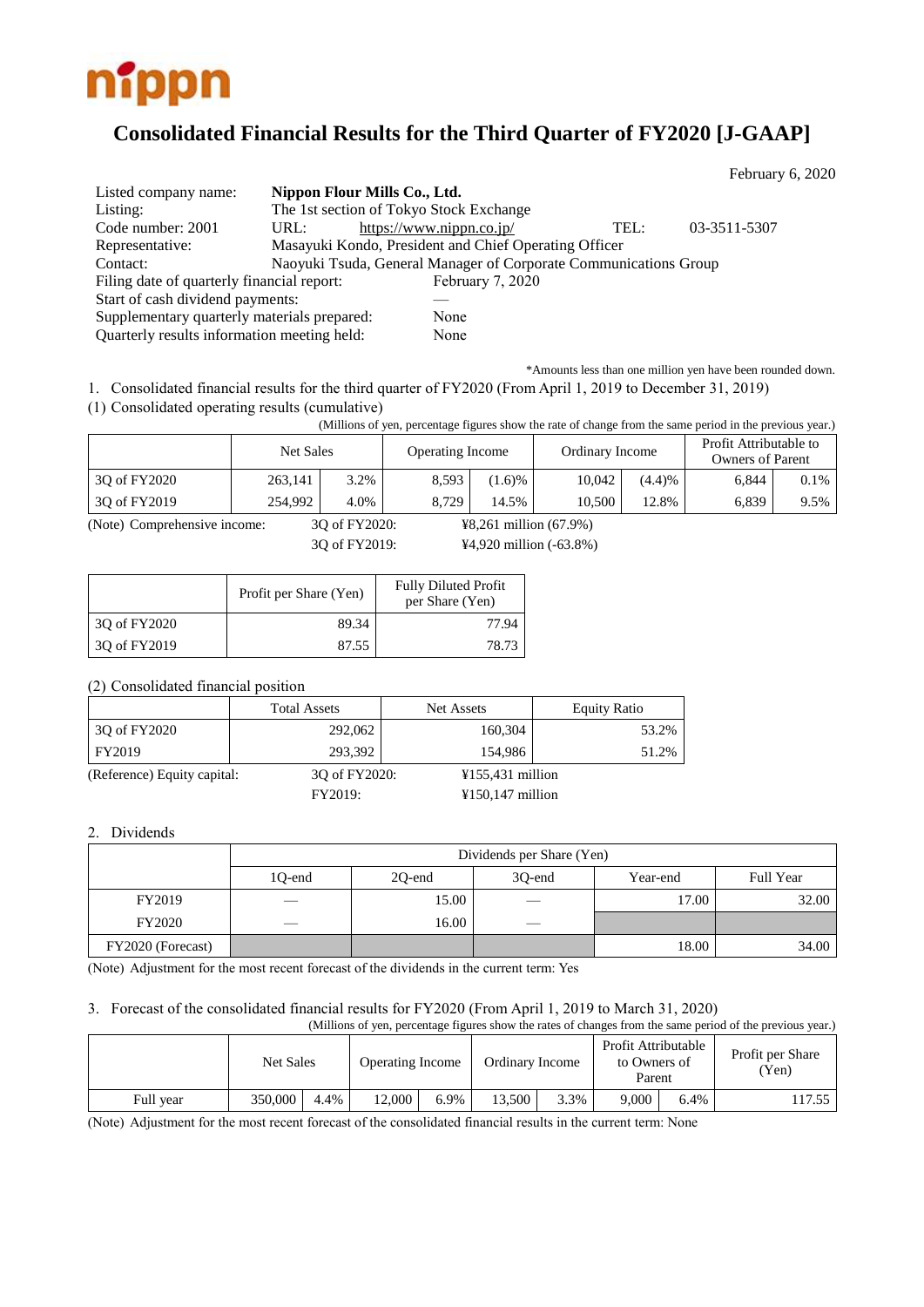\* Notes

- (1) Significant changes in subsidiaries during the current quarter (changes in specified subsidiaries in accordance with changes in the scope of consolidation): None
- (2) Adoption of special accounting methods for preparation of quarterly consolidated financial information: None
- (3) Changes in accounting policies, accounting estimates and retrospective restatements

|                                                         |  |  |  |  | 1) Changes in accounting policies due to revisions of accounting standards: None |  |
|---------------------------------------------------------|--|--|--|--|----------------------------------------------------------------------------------|--|
| $\sim$ $\sim$ $\sim$ $\sim$ $\sim$ $\sim$ $\sim$ $\sim$ |  |  |  |  |                                                                                  |  |

| 2) Changes other than 1):           | None |
|-------------------------------------|------|
| 3) Changes in accounting estimates: | None |
| 4) Retrospective restatements:      | None |

(4) Number of shares issued and outstanding (common stock)

| 1) Number of shares outstanding at<br>the end of each period (including<br>treasury shares): | 30 of FY2020 | 78,824,009 | shares $\vert$ FY2019       | 78,824,009 | shares |
|----------------------------------------------------------------------------------------------|--------------|------------|-----------------------------|------------|--------|
| 2) Number of treasury shares at the<br>end of each period:                                   | 30 of FY2020 | 2.157.224  | shares FY2019               | 2,226,385  | shares |
| 3) Average number of shares<br>(quarterly consolidated<br>cumulative period):                | 30 of FY2020 | 76.613.587 | shares $\vert$ 30 of FY2019 | 78,125,020 | shares |

- \* These consolidated financial results are outside the scope of quarterly review procedures by certified public accountants or an audit corporation.
- \* Explanation regarding the appropriate use of projected financial results and other special instructions

Descriptions regarding the future, including the financial outlook contained in this material, are based on certain information currently available to the Company and particular assumptions, which are, at the discretion of the Company, deemed reasonable, and actual financial results may significantly vary due to various factors. Please refer to "1. Qualitative Information on Quarterly Consolidated Financial Results, (3) Information on forecast of the consolidated financial results" on page 4 for information on preconditions underlying the above outlook and other related information.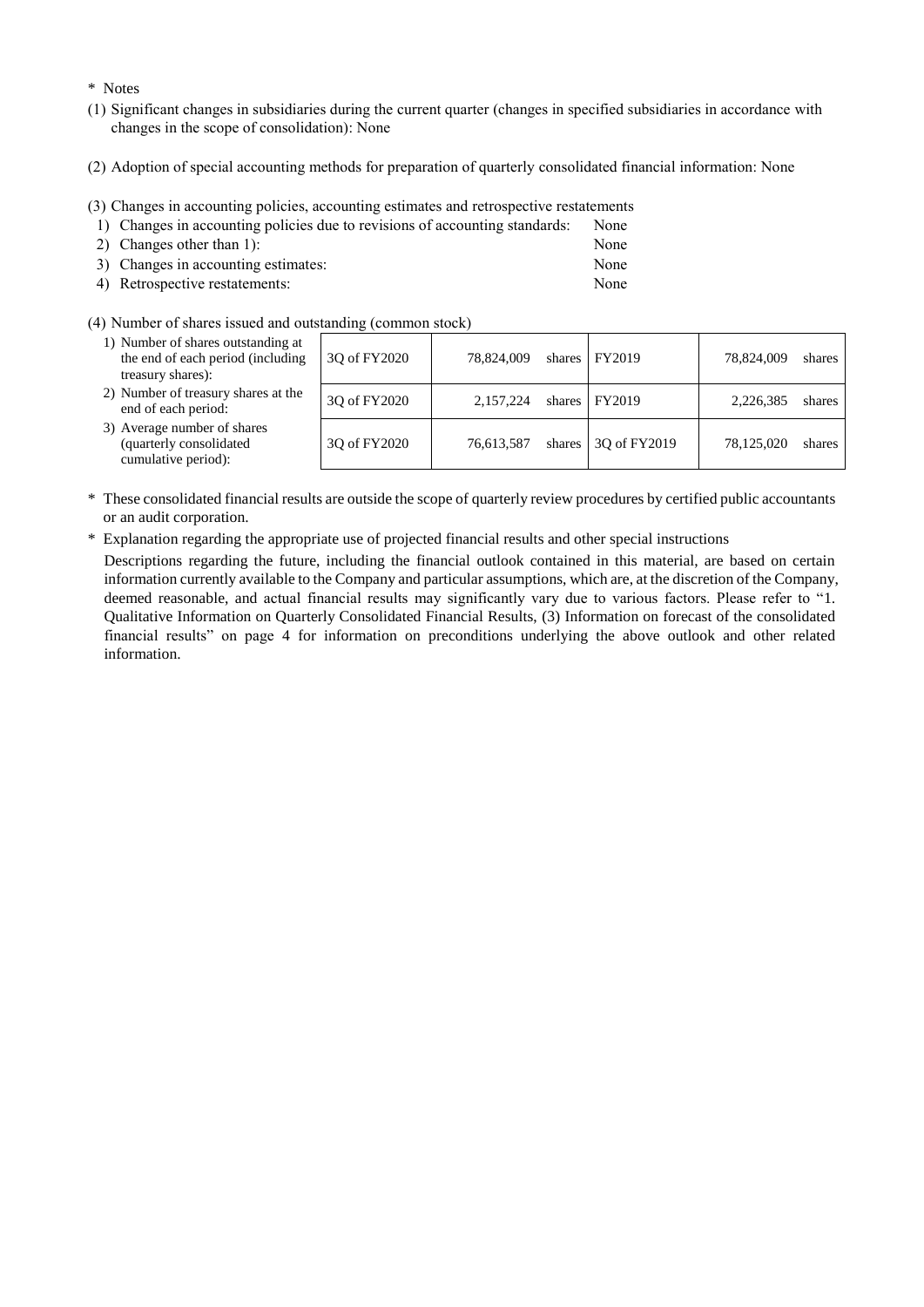## Contents

| 1.  |  |
|-----|--|
|     |  |
|     |  |
| (3) |  |
| 2.  |  |
|     |  |
|     |  |
|     |  |
|     |  |
| (3) |  |
|     |  |
|     |  |
|     |  |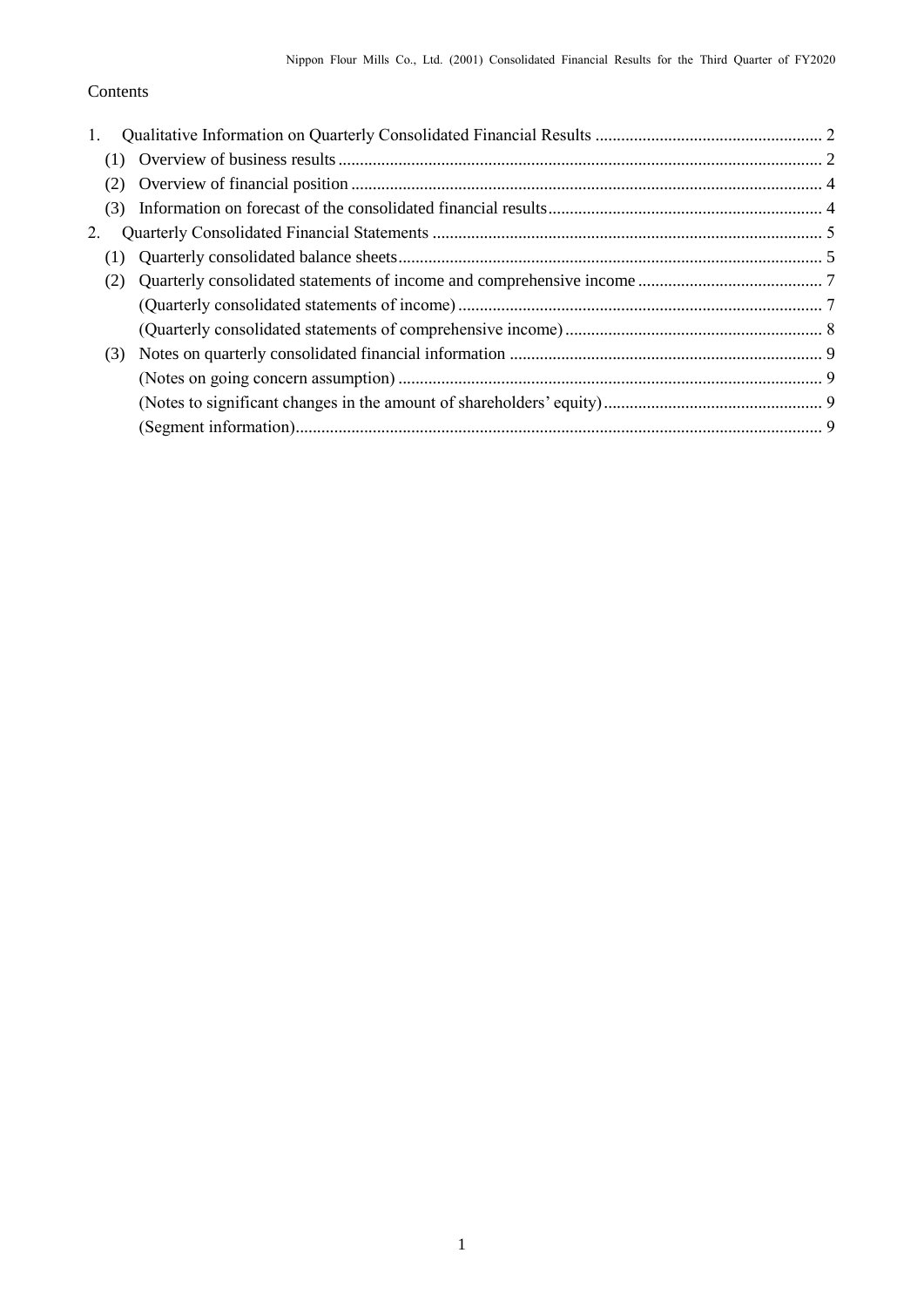#### <span id="page-3-0"></span>**1. Qualitative Information on Quarterly Consolidated Financial Results**

### <span id="page-3-1"></span>**(1) Overview of business results**

|                                            |                                     |                                     |                   | (Millions of yen) |
|--------------------------------------------|-------------------------------------|-------------------------------------|-------------------|-------------------|
|                                            | First nine months of<br>Fiscal 2019 | First nine months of<br>Fiscal 2020 | <b>Difference</b> | Change            |
| Net sales                                  | 254,992                             | 263,141                             | 8,148             | 103.2%            |
| Operating income                           | 8.729                               | 8.593                               | (135)             | 98.4%             |
| Ordinary income                            | 10,500                              | 10,042                              | (457)             | 95.6%             |
| Profit attributable<br>to owners of parent | 6,839                               | 6,844                               |                   | 100.1%            |

During the first nine months of the fiscal year ending March 31, 2020, despite expectations of increased personal consumption in the runup to the forthcoming Tokyo Olympic and Paralympic Games, concerns mounted about the possible impact of fluctuations of the world economy on the Japanese economy due to U.S.-China trade friction and Brexit, and the outlook remained unclear.

The business environment of the food industry continues to become more challenging. Amid continuing consumer frugality, in addition to shrinkage of the market corresponding to population aging combined with a declining birthrate and rises in both labor costs and logistics costs due to labor shortages, trade liberalization, such as the enforcement of TPP 11 and the EU-Japan Economic Partnership Agreement (EPA) and the signing of the trade agreement between Japan and the U.S., is expected to have an impact.

In these circumstances, with the aim of maintaining sustainable growth in the midst of a changing business environment, the Group is strengthening the business foundation based on cost reduction and sales expansion as well as through Group-wide vigorous capital investment in promising fields in Japan and overseas. A facility for bulk shipping of wheat bran has been completed at the Chiba Mill. Capital investment projects currently underway include construction of a new premix plant at the Fukuoka Mill, expansion of a frozen food plant at the Isezaki Plant of NIPPN Frozen Food Co., Ltd., construction of a frozen food plant of NIPPN (Thailand) Co., Ltd., and construction of a premix plant in Indonesia.

In September 2019, we revised the corporate brand logo and slogan. With the new corporate brand logo and a new slogan "Enjoy every meal," we aim to get much closer to customers by providing better service in every scene where food is consumed.

Moreover, we are promoting establishment of an internal organizational structure capable of responding to further business development. In this regard, we implemented structural reform of the foods operations and enhanced the structure of the international business operations and the home-use product development structure. We are stepping up our efforts to resolve issues in order to contribute to realization of a sustainable environment and society.

As a result, consolidated net sales for the first nine months of fiscal 2020 increased by 3.2% year on year to ¥263,141 million, operating income decreased by 1.6% to ¥8,593 million, ordinary income decreased by 4.4% to ¥10,042 million, and profit attributable to owners of parent increased by 0.1% to ¥6,844 million.

The performance of individual business segments was as follows.

#### 1) Flour Milling

|                  | First nine months of<br>Fiscal 2019 | First nine months of<br>Fiscal 2020 | Difference | Change |
|------------------|-------------------------------------|-------------------------------------|------------|--------|
| Net sales        | 77.970                              | 78.832                              | 862        | 101.1% |
| Operating income | 4.249                               | 4.506                               | 256        | 106.0% |

(Millions of yen)

The Group is strengthening quality control in response to the growing preoccupation with the safety and security of food throughout society. At the same time, to address customer needs and diversifying food preferences, the Group promoted sales initiatives with a view to resolving the issues that concern customers. Moreover, we conducted vigorous sales & marketing initiatives, including participation in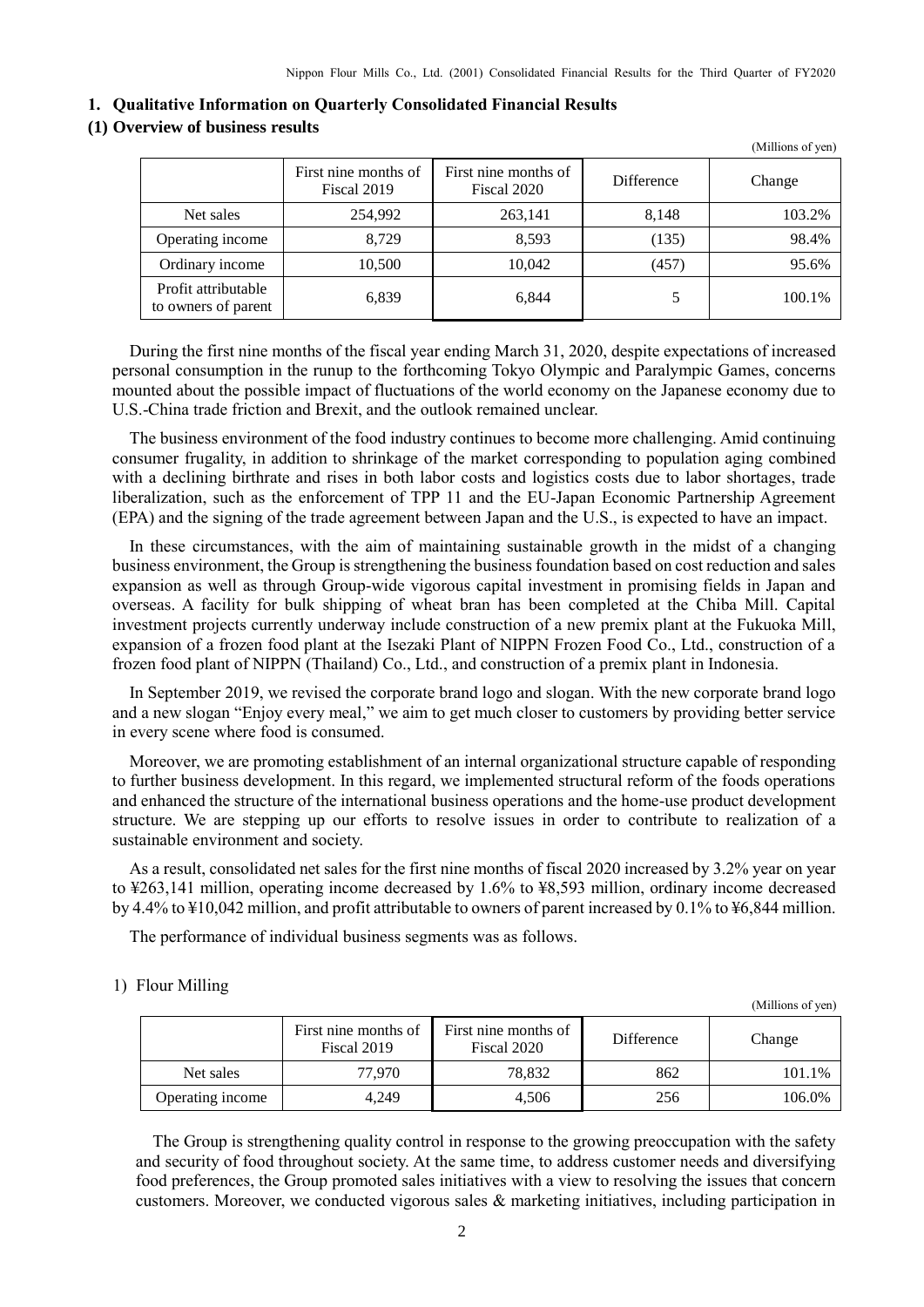various trade shows and holding of workshops and seminars around Japan, some of which were for management, and rolling out of new products.

As a result, sales of wheat flour and wheat bran, a by-product, were higher than the levels for the same period of the previous year.

In line with the decrease of government sales prices (tax inclusive) of imported wheat by 1.7% and by 8.7% on average for the five key products in April 2019 and October 2019, respectively, we revised the prices of our products in July 2019 and January 2020, respectively.

As a result, net sales for the Flour Milling segment increased by 1.1% year on year to ¥78,832 million, and operating income increased by 6.0% to ¥4,506 million.

### 2) Food

(Millions of yen)

(Millions of yen)

|                  | First nine months of<br>Fiscal 2019 | First nine months of<br>Fiscal 2020 | <b>Difference</b> | Change |
|------------------|-------------------------------------|-------------------------------------|-------------------|--------|
| Net sales        | 149.249                             | 155.497                             | 6.248             | 104.2% |
| Operating income | 4.217                               | 3.633                               | (584)             | 86.1%  |

In the professional-use category, owing to vigorous marketing, including participation in various exhibitions and the holding of Italian cookery workshops, sales of premixes for professional use were brisk both in Japan and overseas, resulting in higher sales of products in the professional-use category than for the same period of the previous year.

In the home-use product category, we implemented vigorous sales promotion activities for the REGALO premium pasta brand and flaxseed-related products, including broadcasting of TV commercials. As a result, sales of home-use products were higher than the level for the same period of the previous year.

In the home-use frozen foods category, there was brisk demand for the Oh' my Premium series of frozen pasta, which we completely renewed, and for the Yokubari Plate series of complete meals consisting of a main dish and staples, whose lineup we strengthened, for example by the addition of products suitable for breakfast. As a result, sales of home-use frozen foods were higher than the level for the same period of the previous year.

In the ready-made meals business, as sales volume increased owing to the start of operation of a new factory in Chita City, Aichi Prefecture, sales were higher than the level for the same period of the previous year.

As a result, net sales of the Food segment increased by 4.2% year on year to ¥155,497 million, while operating income decreased by 13.9% to ¥3,633 million.

|                  | First nine months of<br>Fiscal 2019 | First nine months of<br>Fiscal 2020 | Difference | Change |
|------------------|-------------------------------------|-------------------------------------|------------|--------|
| Net sales        | 27,772                              | 28.810                              | 1.038      | 103.7% |
| Operating income | 248                                 | 413                                 | 165        | 166.5% |

#### 3) Other

Sales of the healthcare business were higher than the level for the same period of the previous year because of strong demand for ceramides, which are functional materials.

Revenue from the real estate leasing business exceeded the level for the same period of the previous year as a result of an increase in rental income due to the completion of Link Square Shinjuku in August 2019.

As a result, net sales for the Other segment increased by 3.7% year on year to ¥28,810 million, and operating income increased by 66.5% to ¥413 million.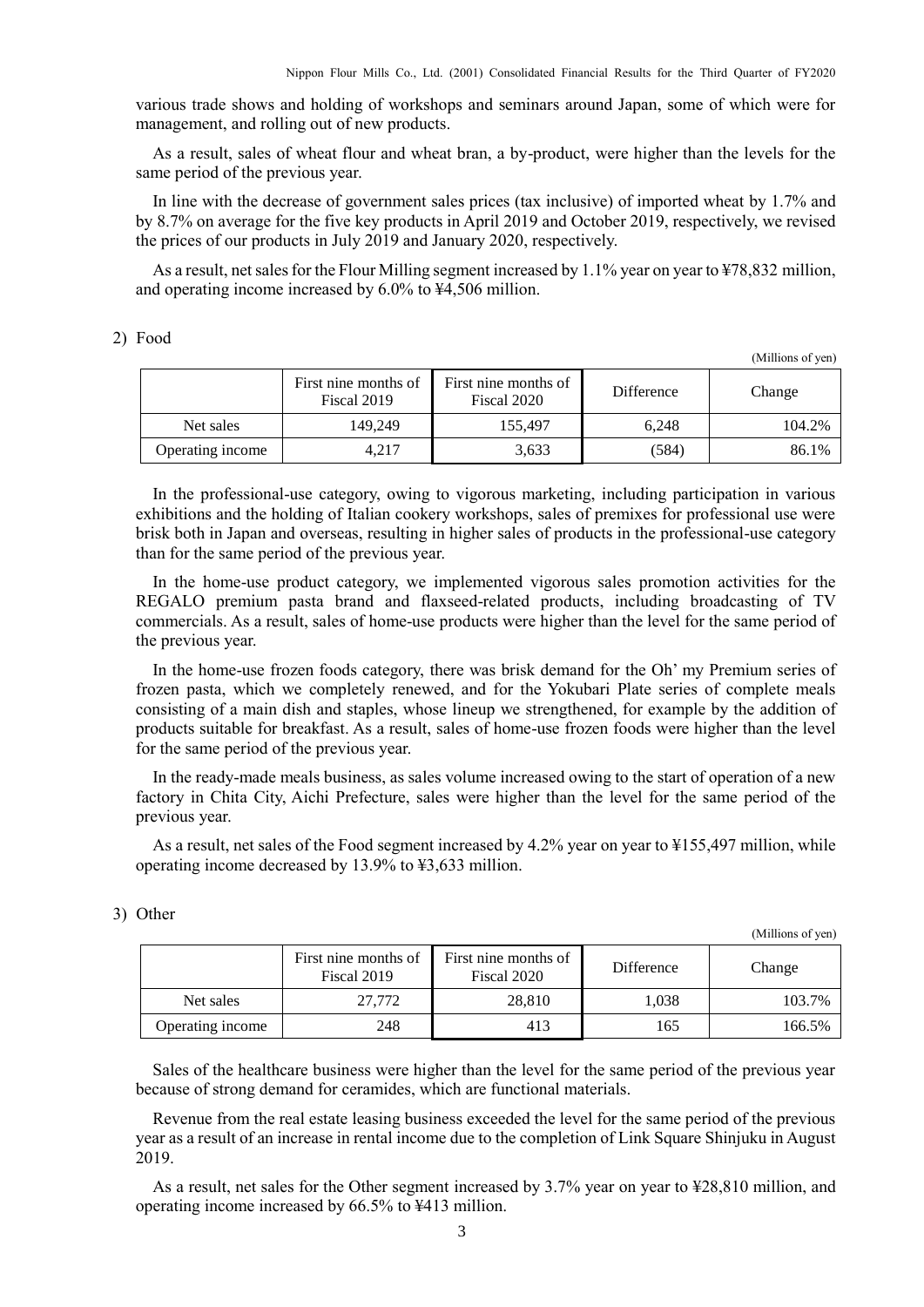(Millions of yen)

|                                  | As of March 31, 2019 | As of December 31, 2019 | Difference |
|----------------------------------|----------------------|-------------------------|------------|
| Current assets                   | 118,330              | 112,835                 | (5, 495)   |
| Non-current assets               | 174,988              | 179,163                 | 4,174      |
| Deferred assets                  | 73                   | 64                      | (9)        |
| Total assets                     | 293,392              | 292,062                 | (1,329)    |
| Current liabilities              | 76,100               | 73,209                  | (2,890)    |
| Non-current liabilities          | 62,305               | 58,548                  | (3,756)    |
| <b>Total liabilities</b>         | 138,405              | 131.758                 | (6,647)    |
| Total net assets                 | 154.986              | 160.304                 | 5,318      |
| Total liabilities and net assets | 293,392              | 292,062                 | (1, 329)   |

#### <span id="page-5-0"></span>**(2) Overview of financial position**

Total assets at the end of the first nine months of fiscal 2020 decreased by ¥1,329 million from the previous fiscal year end (March 31, 2019) to ¥292,062 million. This was mainly because cash and deposits, raw materials and supplies and merchandise and finished goods decreased by ¥5,901 million, ¥3,757 million and ¥437 million, respectively.

Total liabilities decreased by ¥6,647 million from the previous fiscal year end to ¥131,758 million. This was mainly because loans payable increased by ¥2,758 million, and notes and accounts payable - trade and income taxes payable decreased by ¥7,502 million and ¥1,214 million, respectively.

Net assets increased by ¥5,318 million from the previous fiscal year end to ¥160,304 million. This was mainly because retained earnings and unrealized holding gain (loss) on securities increased by ¥3,727 million and ¥1,252 million, respectively.

### <span id="page-5-1"></span>**(3) Information on forecast of the consolidated financial results**

In the food industry, trade liberalization, such as the enforcement of TPP 11 and the EU-Japan Economic Partnership Agreement (EPA) and the signing of the trade agreement between Japan and the U.S., will bring about a great change in the business environment. In addition, the novel coronavirus outbreak in China is expected to have an impact on the economy and the outlook remains unclear. The Group will respond flexibly to such uncertainties by continuing to promote product development attuned to customer needs.

The forecast of the financial results for the fiscal year ending March 31, 2020 is unchanged from the forecasts announced on May 10, 2019: net sales of ¥350.0 billion, operating income of ¥12.0 billion, ordinary income of ¥13.5 billion, and profit attributable to owners of parent of ¥9.0 billion.

We plan to pay a year-end dividend of ¥18 per share, an increase of ¥2 from the initial forecast. As a result, full-year dividends will amount to ¥34 per share.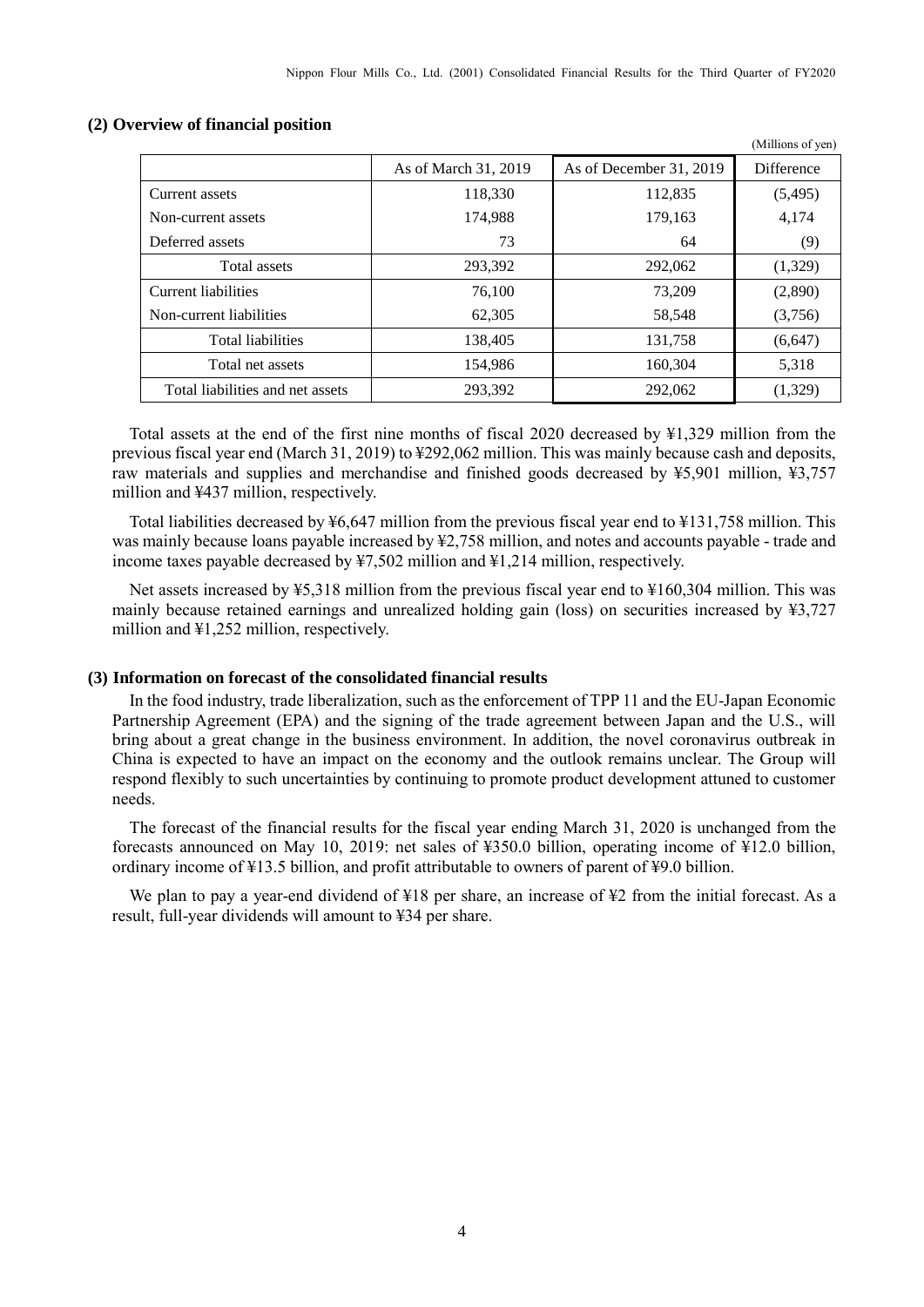## <span id="page-6-0"></span>**2. Quarterly Consolidated Financial Statements**

## <span id="page-6-1"></span>**(1) Quarterly consolidated balance sheets**

|                                        |                                  | (Millions of yen)                                       |  |
|----------------------------------------|----------------------------------|---------------------------------------------------------|--|
|                                        | FY2019<br>(As of March 31, 2019) | Third Quarter of FY2020<br>(As of December 31,<br>2019) |  |
| Assets                                 |                                  |                                                         |  |
| Current assets                         |                                  |                                                         |  |
| Cash and deposits                      | 32,958                           | 27,056                                                  |  |
| Notes and accounts receivable - trade  | 47,410                           | 51,548                                                  |  |
| Merchandise and finished goods         | 15,508                           | 15,070                                                  |  |
| Work in process                        | 32                               | 233                                                     |  |
| Raw materials and supplies             | 19,230                           | 15,473                                                  |  |
| Other current assets                   | 3,348                            | 3,622                                                   |  |
| Allowance for doubtful accounts        | (159)                            | (169)                                                   |  |
| Total current assets                   | 118,330                          | 112,835                                                 |  |
| Non-current assets                     |                                  |                                                         |  |
| Property, plant and equipment          |                                  |                                                         |  |
| Buildings and structures, net          | 37,159                           | 42,227                                                  |  |
| Machinery, equipment and vehicles, net | 20,511                           | 20,081                                                  |  |
| Land                                   | 40,032                           | 40,724                                                  |  |
| Construction in progress               | 1,719                            | 740                                                     |  |
| Other, net                             | 1,809                            | 1,820                                                   |  |
| Total property, plant and equipment    | 101,233                          | 105,594                                                 |  |
| Intangible assets                      |                                  |                                                         |  |
| Goodwill                               | 622                              | 542                                                     |  |
| Other                                  | 753                              | 940                                                     |  |
| Total intangible assets                | 1,376                            | 1,483                                                   |  |
| Investments and other assets           |                                  |                                                         |  |
| Investment securities                  | 65,472                           | 66,485                                                  |  |
| Other assets                           | 7,525                            | 6,207                                                   |  |
| Allowance for doubtful accounts        | (620)                            | (607)                                                   |  |
| Total investments and other assets     | 72,377                           | 72,085                                                  |  |
| Total non-current assets               | 174,988                          | 179,163                                                 |  |
| Deferred assets                        | 73                               | 64                                                      |  |
| Total assets                           | 293,392                          | 292,062                                                 |  |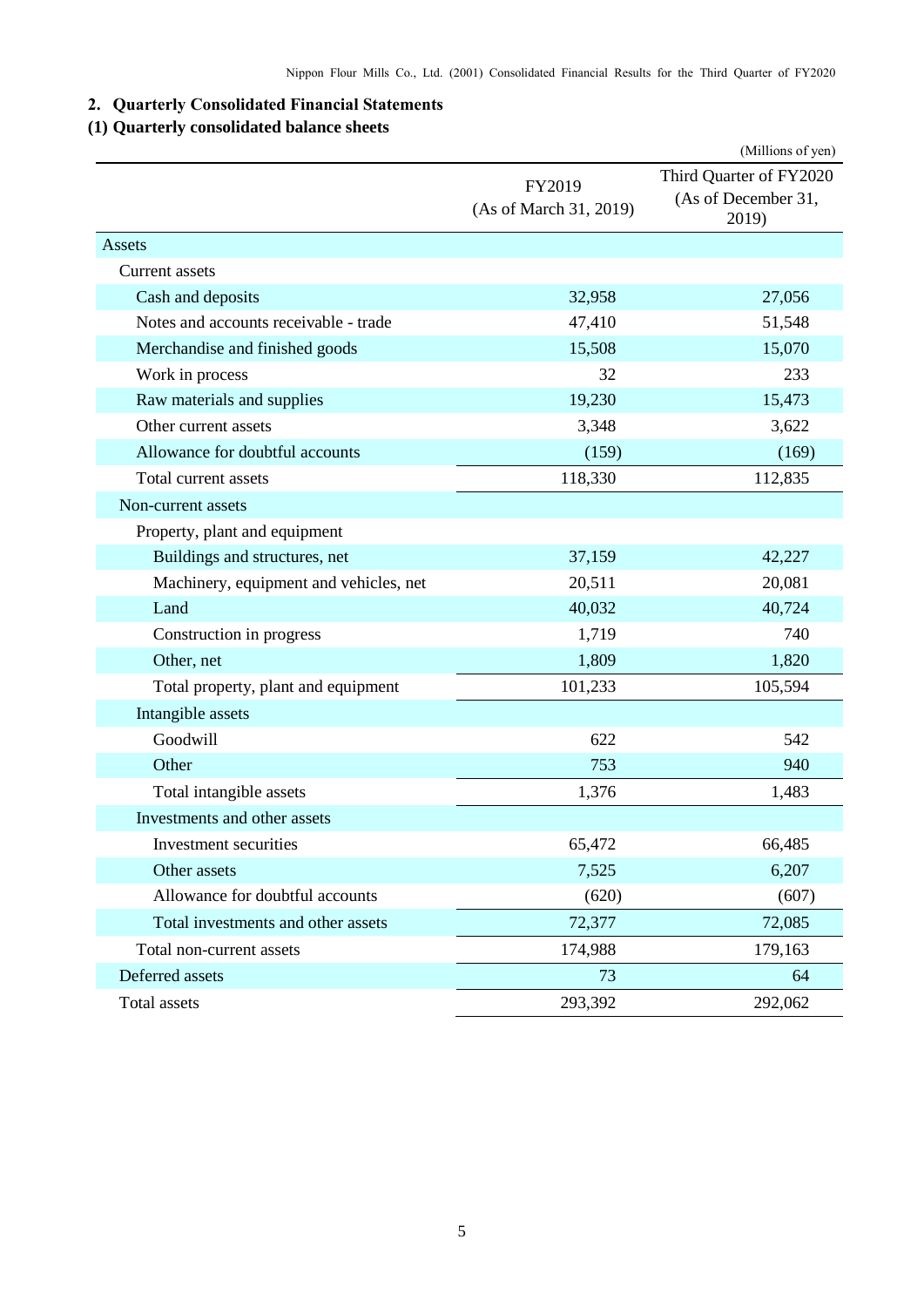|                                                                   |                                  | (Millions of yen)                                       |
|-------------------------------------------------------------------|----------------------------------|---------------------------------------------------------|
|                                                                   | FY2019<br>(As of March 31, 2019) | Third Quarter of FY2020<br>(As of December 31,<br>2019) |
| Liabilities                                                       |                                  |                                                         |
| <b>Current liabilities</b>                                        |                                  |                                                         |
| Notes and accounts payable - trade                                | 34,564                           | 27,061                                                  |
| Short-term loans payable                                          | 19,201                           | 21,723                                                  |
| Current portion of bonds                                          |                                  | 5,000                                                   |
| Income taxes payable                                              | 2,084                            | 869                                                     |
| Provision for bonuses                                             | 615                              | 270                                                     |
| Other current liabilities                                         | 19,634                           | 18,283                                                  |
| Total current liabilities                                         | 76,100                           | 73,209                                                  |
| Non-current liabilities                                           |                                  |                                                         |
| Bonds payable                                                     | 5,000                            |                                                         |
| Convertible bond-type bonds with<br>subscription rights to shares | 25,110                           | 25,096                                                  |
| Long-term loans payable                                           | 12,041                           | 12,278                                                  |
| Net defined benefit liability                                     | 4,494                            | 4,045                                                   |
| Accrued retirement benefits for directors                         | 819                              | 824                                                     |
| Other non-current liabilities                                     | 14,840                           | 16,303                                                  |
| Total non-current liabilities                                     | 62,305                           | 58,548                                                  |
| <b>Total liabilities</b>                                          | 138,405                          | 131,758                                                 |
| Net assets                                                        |                                  |                                                         |
| Shareholders' equity                                              |                                  |                                                         |
| Common stock                                                      | 12,240                           | 12,240                                                  |
| Capital surplus                                                   | 11,262                           | 11,262                                                  |
| Retained earnings                                                 | 103,682                          | 107,409                                                 |
| Treasury shares                                                   | (3,536)                          | (3,422)                                                 |
| Total shareholders' equity                                        | 123,648                          | 127,490                                                 |
| Accumulated other comprehensive income                            |                                  |                                                         |
| Unrealized holding gain (loss) on securities                      | 26,424                           | 27,677                                                  |
| Deferred gain (loss) on hedges                                    | (2)                              |                                                         |
| Foreign currency translation adjustment                           | 572                              | 718                                                     |
| Retirement benefits liability adjustments                         | (495)                            | (456)                                                   |
| Total accumulated other comprehensive income                      | 26,498                           | 27,941                                                  |
| Subscription rights to shares                                     | 287                              | 241                                                     |
| Non-controlling interests                                         | 4,552                            | 4,630                                                   |
| Total net assets                                                  | 154,986                          | 160,304                                                 |
| Total liabilities and net assets                                  | 293,392                          | 292,062                                                 |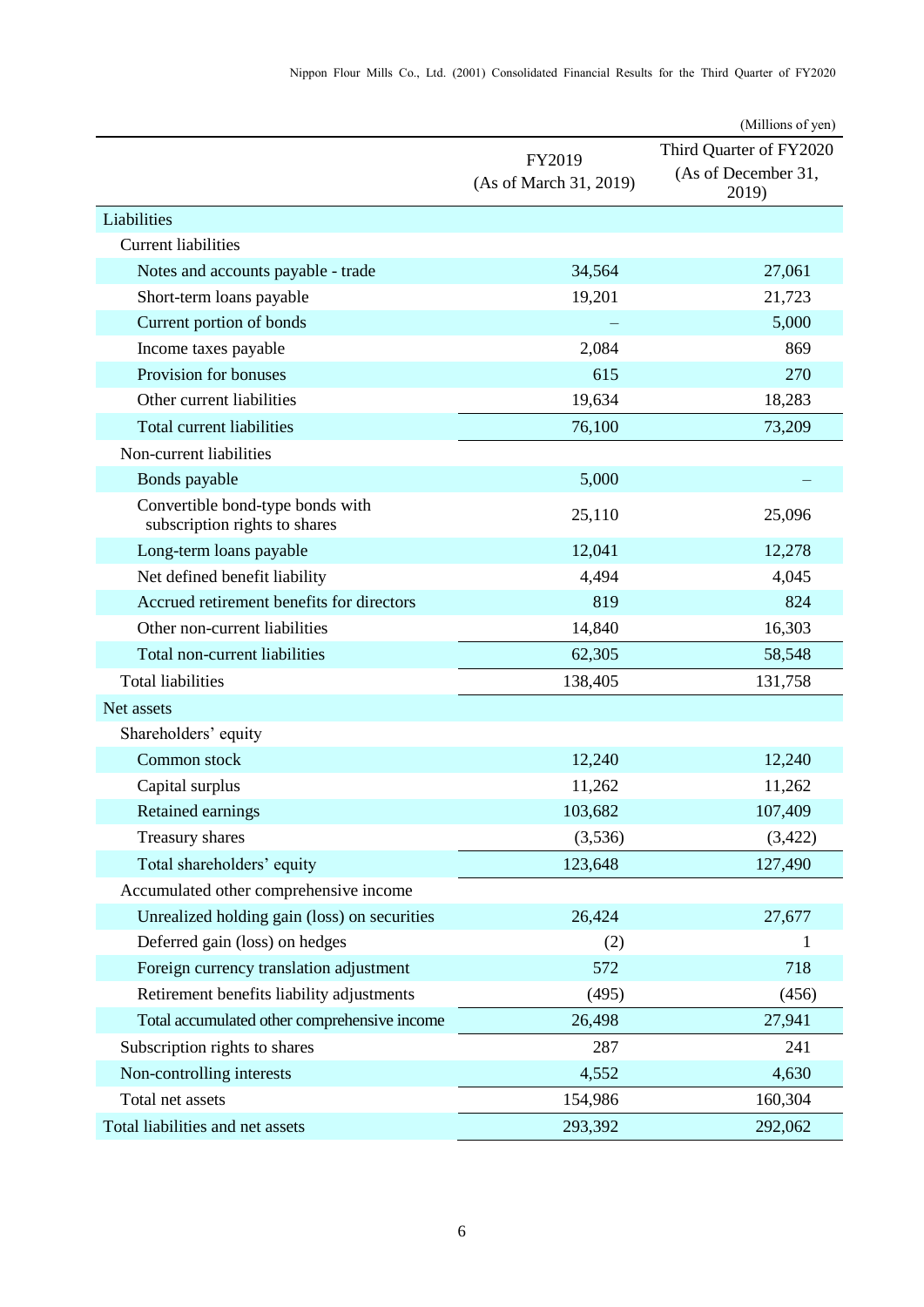## <span id="page-8-0"></span>**(2) Quarterly consolidated statements of income and comprehensive income (Quarterly consolidated statements of income)**

<span id="page-8-1"></span>

|                                                                      |                                              | (Millions of yen)                            |
|----------------------------------------------------------------------|----------------------------------------------|----------------------------------------------|
|                                                                      | Third quarter of FY2019                      | Third quarter of FY2020                      |
|                                                                      | (From April 1, 2018 to<br>December 31, 2018) | (From April 1, 2019 to<br>December 31, 2019) |
| Net sales                                                            | 254,992                                      | 263,141                                      |
| Cost of sales                                                        | 184,936                                      | 189,736                                      |
| Gross profit                                                         | 70,056                                       | 73,405                                       |
| Selling, general and administrative expenses                         | 61,327                                       | 64,811                                       |
| Operating income                                                     | 8,729                                        | 8,593                                        |
| Non-operating income                                                 |                                              |                                              |
| Interest income                                                      | 73                                           | 46                                           |
| Dividend income                                                      | 1,297                                        | 1,375                                        |
| Share of profit of entities accounted for using<br>equity method     | 236                                          | 207                                          |
| Other                                                                | 573                                          | 394                                          |
| Total non-operating income                                           | 2,180                                        | 2,024                                        |
| Non-operating expenses                                               |                                              |                                              |
| Interest expenses                                                    | 176                                          | 157                                          |
| Other                                                                | 232                                          | 417                                          |
| Total non-operating expenses                                         | 409                                          | 575                                          |
| Ordinary income                                                      | 10,500                                       | 10,042                                       |
| Extraordinary income                                                 |                                              |                                              |
| Gain on sales of fixed assets                                        | 3                                            | 173                                          |
| Gain on sales of investment securities                               | 40                                           | 504                                          |
| Insurance income                                                     | 18                                           |                                              |
| Total extraordinary income                                           | 62                                           | 677                                          |
| Extraordinary expenses                                               |                                              |                                              |
| Loss on sales and disposal of fixed assets                           | 100                                          | 95                                           |
| Loss on valuation of investment securities                           | 30                                           | 33                                           |
| Demolition expenses                                                  | 372                                          | 71                                           |
| Expenses for change of the corporate brand<br>logo and related items |                                              | 397                                          |
| Other                                                                | 30                                           | 32                                           |
| Total extraordinary expenses                                         | 533                                          | 630                                          |
| Profit before income taxes                                           | 10,028                                       | 10,090                                       |
| Income taxes - current                                               | 2,528                                        | 2,604                                        |
| Income taxes - deferred                                              | 493                                          | 546                                          |
| Total income taxes                                                   | 3,021                                        | 3,150                                        |
| Profit                                                               | 7,007                                        | 6,939                                        |
| Profit attributable to non-controlling interests                     | 167                                          | 94                                           |
| Profit attributable to owners of parent                              | 6,839                                        | 6,844                                        |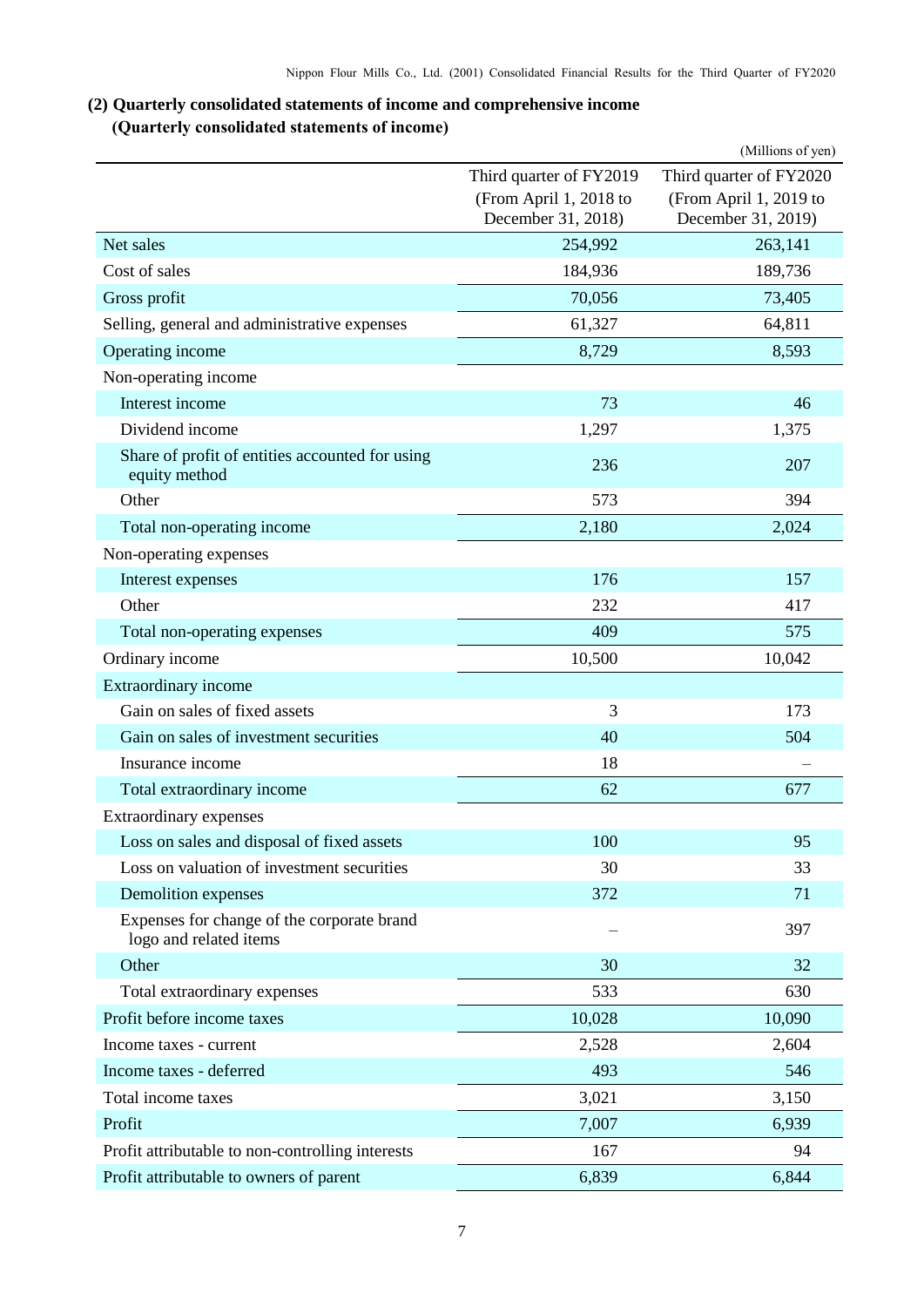## <span id="page-9-0"></span>**(Quarterly consolidated statements of comprehensive income)**

|                                                                                      |                                              | (Millions of yen)                            |
|--------------------------------------------------------------------------------------|----------------------------------------------|----------------------------------------------|
|                                                                                      | Third quarter of FY2019                      | Third quarter of FY2020                      |
|                                                                                      | (From April 1, 2018 to<br>December 31, 2018) | (From April 1, 2019 to<br>December 31, 2019) |
| Profit                                                                               | 7,007                                        | 6,939                                        |
| Other comprehensive income (loss)                                                    |                                              |                                              |
| Unrealized holding gain (loss) on securities                                         | (2,390)                                      | 1,319                                        |
| Deferred gain (loss) on hedges                                                       | 4                                            | 3                                            |
| Foreign currency translation adjustment                                              | 36                                           | 28                                           |
| Retirement benefits liability adjustments                                            | 177                                          | 39                                           |
| Share of other comprehensive income of<br>entities accounted for using equity method | 84                                           | (69)                                         |
| Total other comprehensive income (loss)                                              | (2,086)                                      | 1,322                                        |
| Comprehensive income                                                                 | 4,920                                        | 8,261                                        |
| (Comprehensive income attributable to)                                               |                                              |                                              |
| Comprehensive income attributable to<br>owners of parent                             | 4,804                                        | 8,163                                        |
| Comprehensive income attributable to<br>non-controlling interests                    | 116                                          | 98                                           |